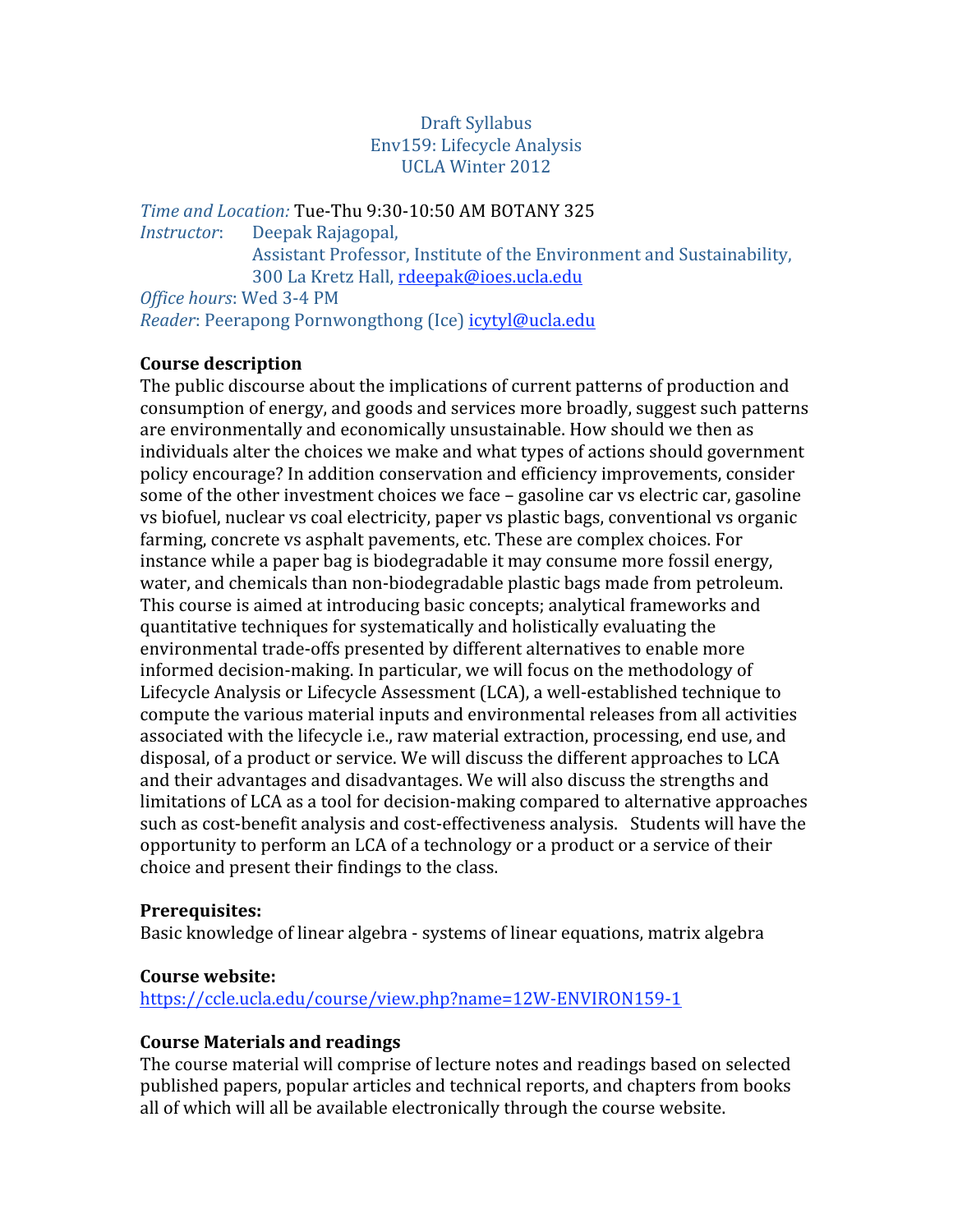*Lifecycle Assessment: Principles and Practice.* US Environmental Protection Agency Report ‐EPA/600/R‐06/060 May 2006 *Available for download at* http://www.epa.gov/nrmrl/lcaccess/lca101.html

## *Other useful but not required references*

- Life-cycle analysis of energy systems from methodology to applications, by Bent Sorensen, Published by *Royal Society of Chemistry*, June 2011
- Environmental life cycle analysis by David Ciambrone*, CRC‐Press* 1997

## *Some major journals for papers on LCA*

‐ Journal of Industrial Ecology, International Journal of Lifecycle Assessment, Environmental Science and Technology, Journal of Cleaner Production, Journal of Environmental Management, Ecological Economics, Energy.

## **Grading**

The grading will be based on

- Homeworks (10%)
- Term paper (50%) Due last day of the week instruction ends
- Final exam (40%) ‐ Wednesday, March 21, 2012, 3:00pm‐6:00pm
- Class participation (10%)

## **Term paper**

The term paper is a team exercise to be undertaken in groups of 4‐5 members. It comprised 50% of your grade. Students will be asked to form teams of four or five members initially and identify a product or service for which they will perform either a Meta‐analysis of previous LCAs or perform their own LCA. Since interpretation of LCA is less complex when you used to compare two competing products, processes or services, the project should be a comparison of two such alternatives. Numbers in parentheses denoted the weight of each deliverable in the overall grade for the course.

- 1. One page proposal identifying the topic, team members (5%)
- 2. Preliminary outline (10%)
	- o Motivation and objective
	- o Data sources
	- o List of references
- 3. Class Presentation (15%)
- 4. Final report (20%)

Each team member will be asked to assess the other members of their team, which will be taken into account in assigning the grades.

Late submissions will be penalized in the following manner:

Late by one day – 15%, Late by 2 days –  $30\%$ , Late by 3-5 days 50%, More than 5 days – 75%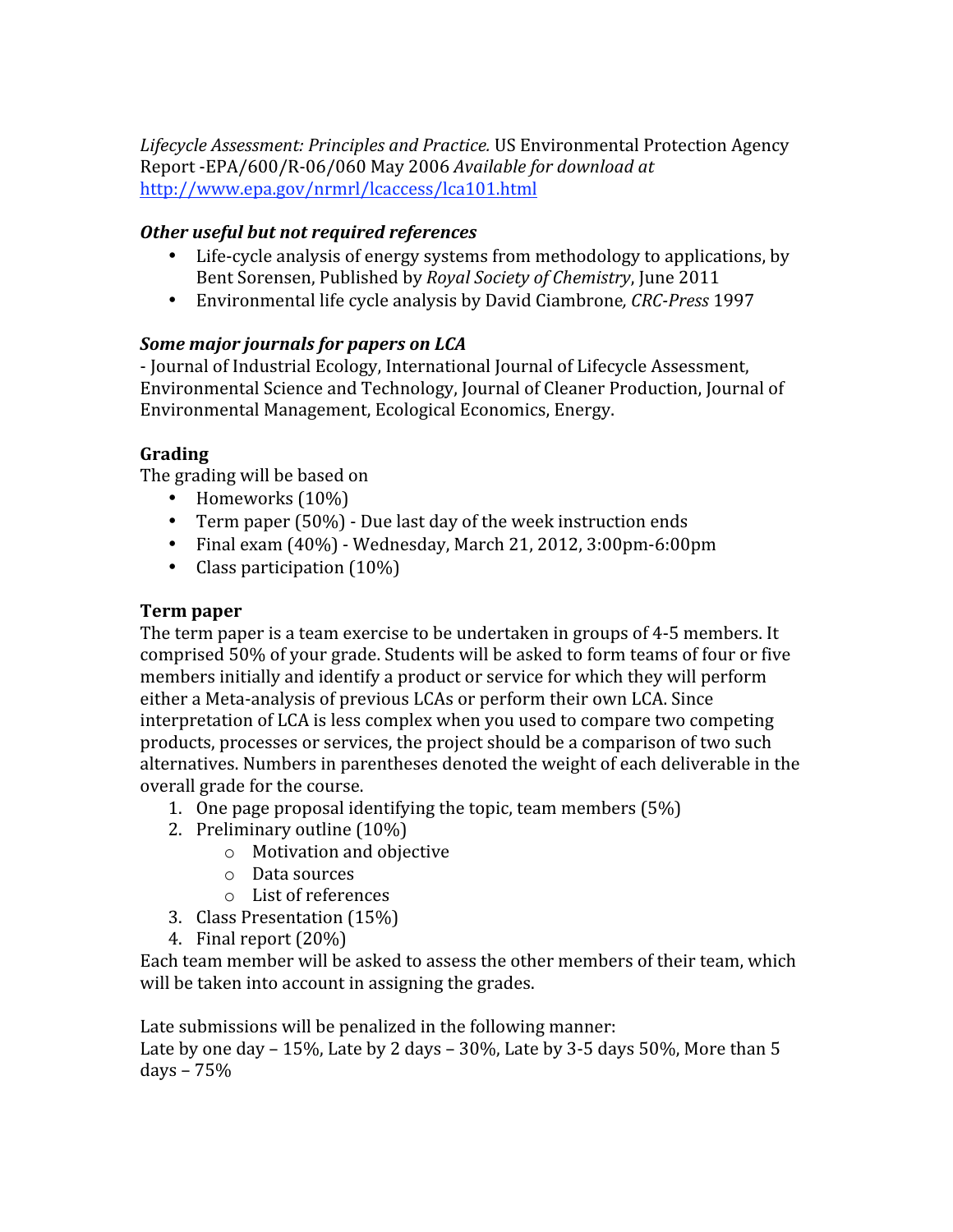### **Course outline Part I: The Methodology of LCA**

### **1. Introduction and course overview**

Required Reading:

- R. A. Frosch and N. E. Gallopoulos: Strategies for Manufacturing, Scientific American 261 (3), 144‐152 1989
- A. Kapur and T.E. Graedel: Industrial Ecology. *Encyclopedia of Energy*, Volume 3, 2004
- *Lifecycle Assessment: Principles and Practice* Chapter 1 Optional reading:
	- Why Take A Life Cycle Approach? Report by *United Nations Environment Programme (UNEP) Division of Technology, Industry, and Economics* 2004 http://www.unep.fr/scp/publications/details.asp?id=DTI/0585/PA

# **2. LCA framework – The Phases of LCA**

Reading:

- *Lifecycle Assessment: Principles and Practice* Chapters 1, 2 and 3.
- E. Nieuwlaar Life Cycle Assessment and Energy Systems *Encyclopedia of Energy*, Volume 3, 2004
- Lifecycle Analysis of Energy Systems: From Methodology to Applications by Bent Sorensen Chapter 2

## **3. Lifecycle Inventory Analysis – Process LCA**

Reading:

- J. Bergerson and L. Lave Life Cycle Analysis of Power Generation Systems *Encyclopedia of Energy*, Volume 3, pages 635‐645, 2004
- A. Stoppato Life cycle assessment of photovoltaic electricity generation *Energy* 33 (2008) 224–232
- Gloria Zhi Fu, Albert W. Chan and David E. Minns: Life Cycle Assessment of Bio‐ethanol Derived from Cellulose, *International Journal of Lifecycle Assessment*, Volume 8, Number 3, 137‐141, 2003
- M. B. Hocking Paper Versus Polystyrene: A Complex Choice, Science, Vol 251 1991

### **4. Lifecycle Inventory Analysis ‐ Input Output Analysis I**  Reading:

- C. Hendrickson, A. Horvath, S. Joshi and L. Lave: Economic Input-Output Models for Environmental Life‐Cycle Assessment**.** *Environmental Science & Technology* **Policy Analysis** April 1, 1998 / Volume 32, Issue 7 / pp. 184 A‐ 191 A
- http://www.eiolca.net/Method/LCAapproaches.html
- http://www.eiolca.net/Method/eio‐lca‐method.html

## **5. Lifecycle Inventory Analysis ‐ Tools I**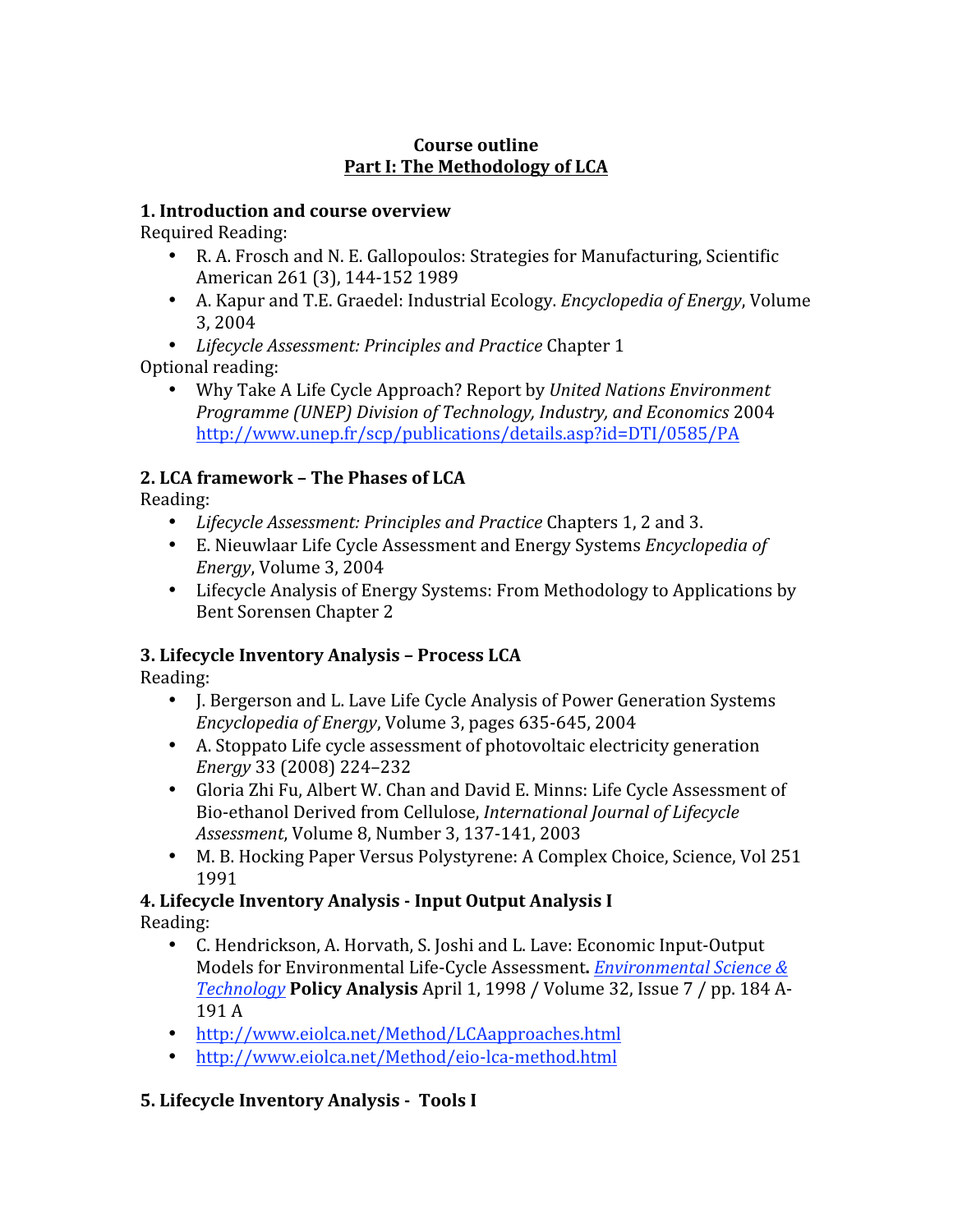Reading:

- Introduction to LCA of the Smart Grid in GaBI Lecture by Glenn Sias
- GREET Model ‐ http://greet.es.anl.gov/

### 6. **Lifecycle Inventory Analysis ‐ Input Output Analysis II**

Reading:

- Horvath and C. Hendrickson: Comparison of Environmental Implications of Asphalt and Steel‐Reinforced Concrete Pavements, *Transportation Research Record* 1626 Paper No. 98‐0661 105
- Cobas-Flores, E., Hendrickson, C.T.; Lave, L.B. and McMichael, F.C.: Life cycle analysis of batteries using economic input‐output analysis *Proceedings of the IEEE International Symposium on Electronics and the Environment*, 1996. http://ieeexplore.ieee.org/stamp/stamp.jsp?tp=&arnumber=500411

## **7. Lifecycle Inventory Analysis‐ Hybrid Analysis**

Reading:

- Limitations of the EIO‐LCA and Process LCA model ‐ http://www.eiolca.net/Method/Limitations.html
- S. Suh, M. Lenzen et al. System Boundary Selection in Life‐Cycle Inventories Using Hybrid Approaches, *Environmental Science & Technology*, Vol. 38, NO. 3, 2004
- Clark W. Bullard, P.S. Penner and D.A. Pilati: Net Energy Analysis Handbook for Combining Process and Input‐Output Analysis *Resources and Energy* (1978) North‐Holland Publishing Company

## **8. Lifecycle Impact Assessment**

Reading:

- *Lifecycle Assessment: Principles and Practice* Chapter 4.
- Jane C. Bare, Gregory A. Norris, David W. Pennington, and Thomas McKone: TRACI **‐** The Tool for the Reduction and Assessment of Chemical and Other Environmental Impacts *Journal of Industrial Ecology* Volume 6, Number 3–4

## **9. Uncertainty I – A general introduction**

- *Uncertainty* M. Granger Morgan and M. Henrion
- Should We Risk It *Exploring Environmental, Health, and Technological Problem Solving* by – D. Kammen and , David M. Hassenzahl

## **10. Uncertainty II – Sources of Uncertainty in LCA**

Reading:

- *Lifecycle Assessment: Principles and Practice* Chapter 5.
- EIOLCA Assumptions and Uncertainty http://www.eiolca.net/Method/assumptions‐and‐uncertainty.html
- Mark A. J. Huijbregts: A General Framework for the Analysis of Uncertainty and Variability in Life Cycle Assessment, *International Journal of Lifecycle Assessment*, 3 (5) 273 ‐ 280 (1998)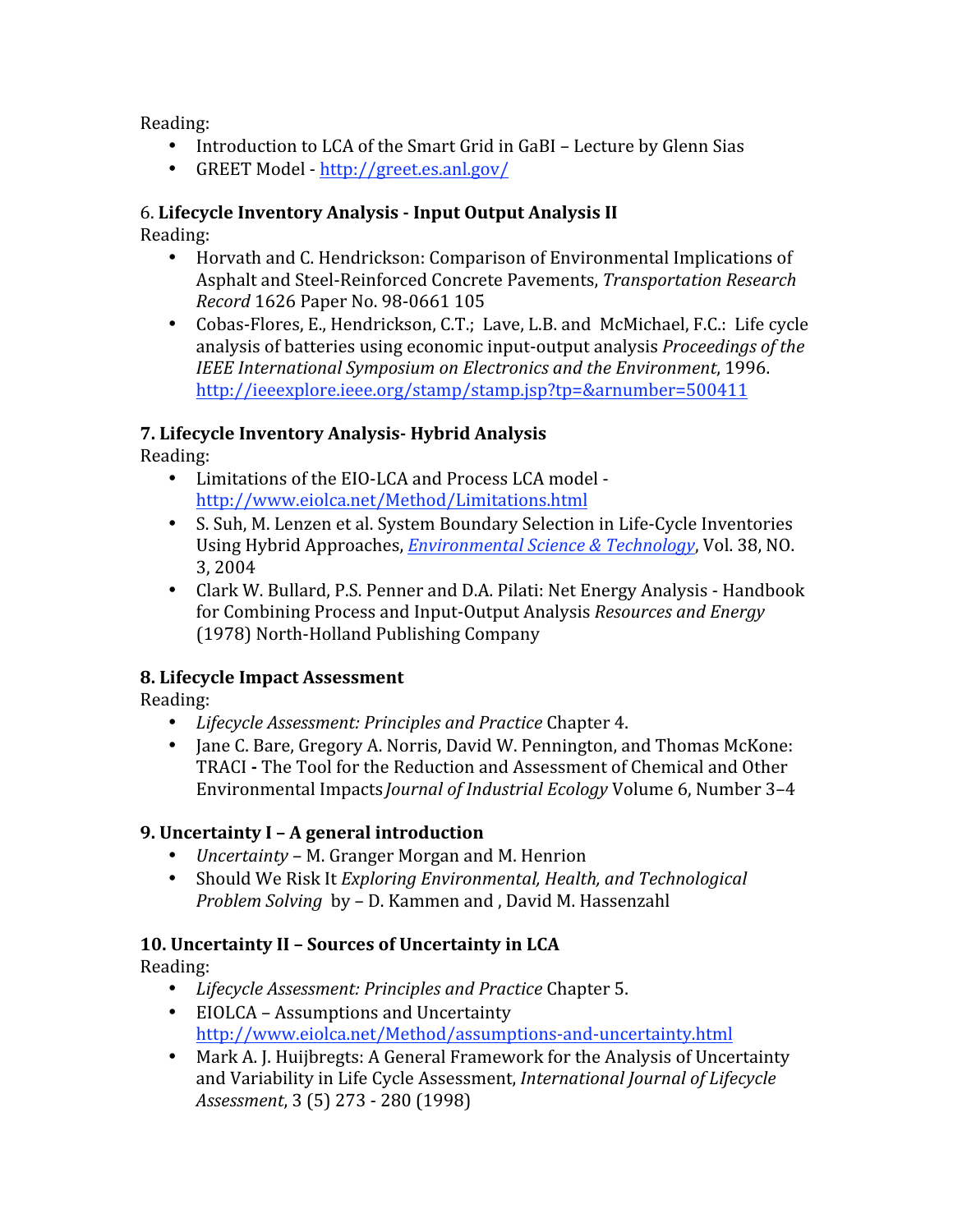- Mark A. J. Huijbregts: Dealing with Parameter Uncertainty and Uncertainty due to Choices in Life Cycle Assessment, International Journal of Lifecycle Assessment, *International Journal of Lifecycle Assessment* (6) 343‐351 (1998)
- Finneveden et al. Recent developments in Life Cycle Assessment, *Journal of Environmental Management* 91 (2009) 1–21 (Section on Uncertainty)

## **11. Treatment of time and Total Lifecycle cost**

### **Part II: LCA and decision making**

### 12. **From Analysis to Assessment and from past to the future: Attributional versus Consequential LCA**

Reading:

- Tomas Ekvall and Bo P. Weidema: System Boundaries and Input Data in Consequential Life Cycle Inventory Analysis, *International Journal of Lifecycle Assessment*, 9 (3) 161 ‐ 171 (2004)
- Lifecycle Analysis of Energy Systems: From Methodology to Applications by Bent Sorensen Chapter 3

## 13. **LCA in a policy context: The case of regulation of lifecycle GHG emissions from transportation fuels**

Reading**:**

• TBD

# 14. **Alternative approaches for sustainability assessment**

Reading**:**

- Goran Finnveden and Asa Moberg: Environmental systems analysis tools ‐ an overview, *Journal of Cleaner Production* 13 (2005) 1165‐1173
- Mattias Hojer et al. Scenarios in selected tools for environmental systems analysis *Journal of Cleaner Production* 16 (2008) 1958‐1970

# 15. **Cost Benefit Analysis I – Conceptual foundation**

Reading:

• A.E. Boardman, D.H. Greenberg, A.R. Vining and D. L. Weimer: Cost Benefit Analysis – Concepts and Practice, Chapter 2, 2001

### 16. **Cost Benefit Analysis II – Valuing the Environment and Full Cost Accounting** Reading:

- T. Tietenberg: Environmental and Natural Resource Economics, Publisher ‐ Pearson Education 2003 Chapter 3, Valuing the Environment: Methods
- Richard L. Ottinger: Incorporating Externalities The Wave of the future, Proceedings of Expert Workshop on Lifecycle Analysis of Energy Systems Paris, France, 21<sup>st</sup> - 22<sup>nd</sup> May 1992. OECD
- J. Peter Clinch Cost‐Benefit Analysis Applied to Energy *Encyclopedia of Energy*, Volume 3, 715‐725 2004